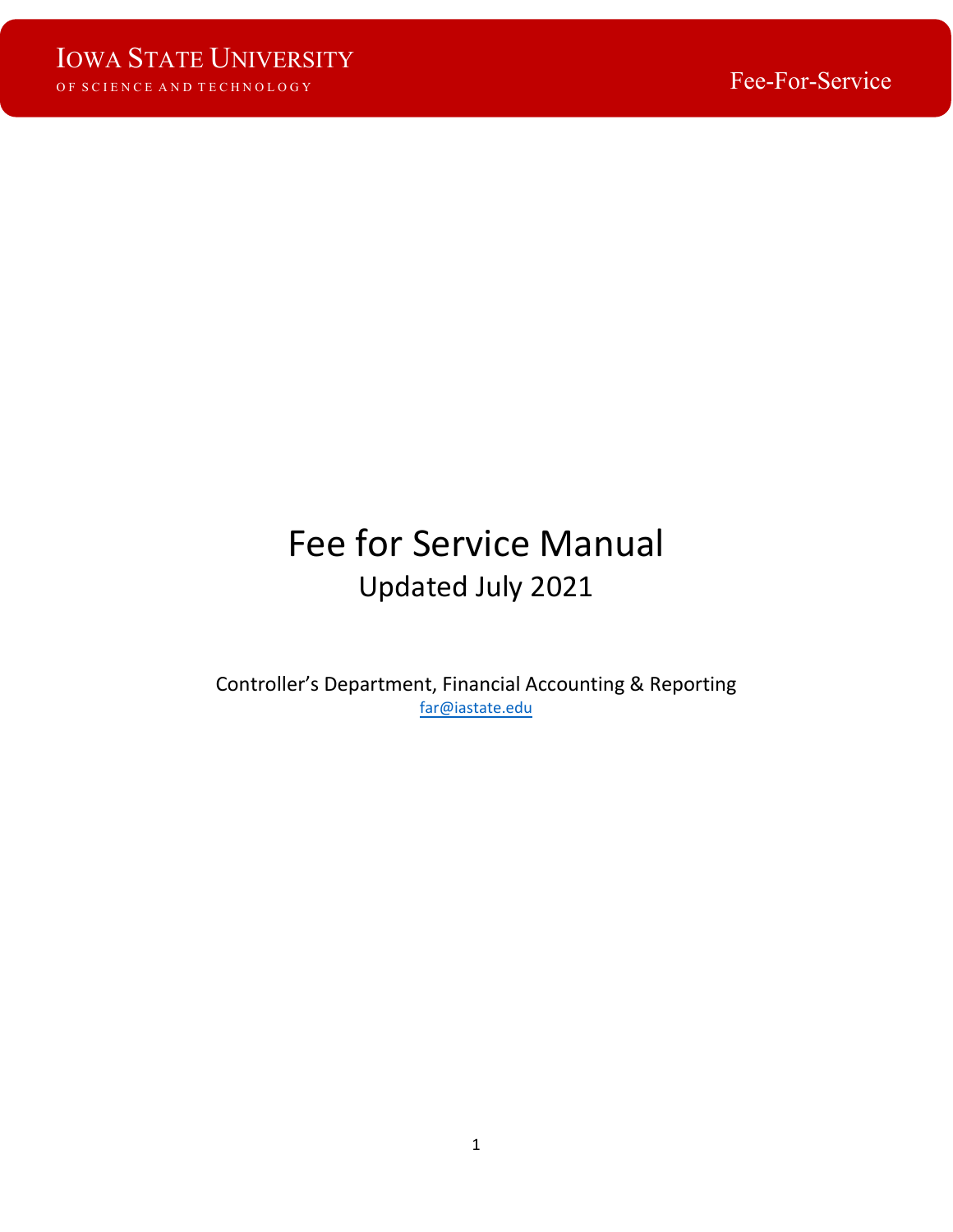Fee for Service (FFS) operations are established for the purpose of producing and selling goods and/or services to University departments and/or external customers. Sales must comply with the university's mission, federal uniform guidance and the fair competition policies. Financial Accounting and Reporting (FAR) staff are available to provide guidance on establishing FFS programs and developing appropriate billing rates that comply with University policies and procedures and federal cost accounting standards.

Customers are categorized as either internal or external for rate development purposes. See definitions below:

**Internal:** Sales of goods or services to ALL programs/grants/projects within the University system. Internal customers must be charged the internal rate and billed through Workday with an Internal Service Provider worktag.

**External:** Sales of good or services to non-University customers. Students and employees of the University are external customers when purchasing goods and services for personal use and/or educational purposes. External customers must be charged the external rate and billed through Accounts Receivable.

Note: Student fee programs (special course fees, computer fees, mandatory fees, etc.) are not FFS programs and are therefore not subject to these policies.

### **AUTHORIZATION**

- Prior to starting a new FFS operation, approval must be obtained via the Create Request > Request Type: Program New. This request, which must include FFS rate development documentation, is available within Workday.
- If an existing FFS operation plans to offer new goods or services on a recurring basis, the unit must submit the FFS Rate Documentation for approval to FAR staff for review.

### **External ONLY – Additional Requirements for Authorization**

- Fair Competition Policies
	- $\circ$  External sales activities should (1) be related incidentally to the conduct of the University's primary missions of instruction, research, and public service or (2) exist to provide instructional and laboratory experience for students and incidentally create goods and services that may be sold to students, faculty, staff, and the general public.
	- $\circ$  If competition with the public sector exists and/or the FFS intends to advertise, the proposed service will be reviewed for propriety of the activity and compliance with fair competition policies. FAR will refer the request to Duane Reeves in Business Services for review and approval. See University Policy Library – Competition with the Private Sector [- http://www.policy.iastate.edu/policy/sales/competition/](http://www.policy.iastate.edu/policy/sales/competition/)
- Contracts are recommended for all external customers; however, contracts are required for any single agreements over \$25,000. University Counsel provides contract templates on their website, [https://www.universitycounsel.iastate.edu/contracting/assistance.](https://www.universitycounsel.iastate.edu/contracting/assistance) If using the provided templates and no essential changes have been made, the contract does not require additional review from counsel.
- If an external entity needs an IRS W-9 form or a vendor application form signed, contact the Accounting Office, 294-5211 or [acctweb@iastate.edu.](mailto:acctweb@iastate.edu) The university's IRS W-9 form is also located on the Accounting Office's website, [http://www.controller.iastate.edu/templates/universityforms.htm.](http://www.controller.iastate.edu/templates/universityforms.htm)
- If a FFS cannot meet the external customer's demand or is unable to fulfill an agreement, the FFS is not allowed to procure supplemental resources outside the university on behalf of the customer.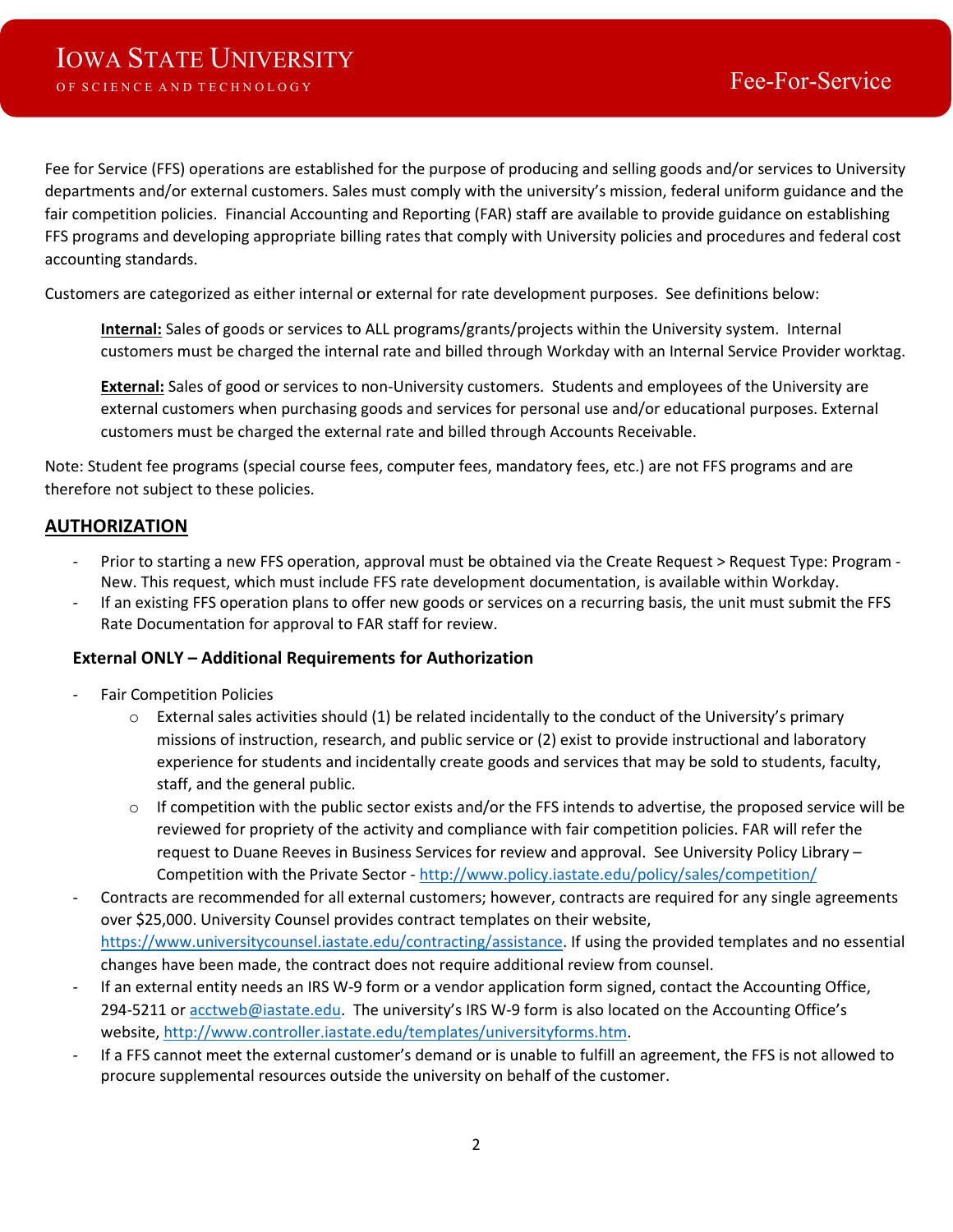Rate %

### **RATE DEVELOPMENT**

- All revenue and expenditures, included in the rate, need to be accounted for within the FFS program.
- Include salaries and benefits for personnel assigned to specific services of the FFS as well as administrative personnel supporting the FFS. Only include the portion of time assigned to the FFS operation. - Annual salaries and benefits eligible to include in the FFS rate should be calculated based on the chart below which provides the number of annual budgeted hours per pay base. Also provided in the chart is the fixed benefit rate by

pay base, effective July 1, 2021 (rates are subject to change). Holiday **Fixed Benefit** Pay Base **Annual Base Hours** Vacation Sick Leave Annual Budget Hours Leave

| P Base (Full-time P&S)        | 2,080 | (192) | (144) | (72) | 1,672 | 35.10% |
|-------------------------------|-------|-------|-------|------|-------|--------|
| A Base Faculty (Full-time)    | 2,080 | (192) | (144) | (72) | 1,672 | 26.30% |
| B Base Faculty (9 month       |       |       |       |      |       |        |
| appointment)                  | 1,560 |       | (108) | (56) | 1,396 | 26.30% |
|                               |       |       |       |      |       |        |
| C Base (Grad Asst) - 3/4 time | 1,560 |       |       | (56) | 1,504 | 8.50%  |
|                               |       |       |       |      |       |        |
| C Base (Grad Asst) - 1/2 time | 1,040 |       |       | (56) | 984   | 8.50%  |
| D Base (Full-time Post Doc)   | 2,080 | (192) | (144) | (72) | 1,672 | 31.60% |
| Full-time E Merit (ISU        |       |       |       |      |       |        |
| employee for 1-4 years)       | 2,080 | (96)  | (144) | (72) | 1,768 | 45.30% |
| Full-time E Merit (ISU        |       |       |       |      |       |        |
| employee for 5-11 years)      | 2,080 | (136) | (144) | (72) | 1,728 | 45.30% |
| Full-time E Merit (ISU        |       |       |       |      |       |        |
| employee for 12-19 years)     | 2,080 | (176) | (144) | (72) | 1,688 | 45.30% |
| Full-time E Merit (ISU        |       |       |       |      |       |        |
| employee for 20-24 years)     | 2,080 | (192) | (144) | (72) | 1,672 | 45.30% |
| Full-time E Merit (ISU        |       |       |       |      |       |        |
| employee for 25+ years)       | 2,080 | (216) | (144) | (72) | 1,648 | 45.30% |

- A spreadsheet template is available for calculating salaries and benefits. The template provides three different scenarios: (1) one to one, one employee to one service, (2) many to many, many employees to many services and (3) many to one, many employees to one service. This template is located on the FAR website, [http://www.controller.iastate.edu/templates/universityforms.htm.](http://www.controller.iastate.edu/templates/universityforms.htm) The labor template has the annual budgeted hours and benefit rate per pay base preset in the document.
- Other potential costs to include:
	- o Supplies consumed in the FFS operations
		- Supplies need to be allocated based on actual consumption per service or product. Examples include individual lab supplies, chemicals, materials, etc.
	- o Anticipated repair costs (outside or above and beyond any maintenance contract)
		- These costs should be based on a proven history of specific repairs, not a best guess of unidentified costs.
		- The variance between actual and budgeted repair costs needs to be accounted for in the next year's rate development. If the variance would cause a major fluctuation in the rates, it may be spread over no more than 3 years. Documentation tracking the amortization is required by the FFS. For example, if a FFS incurred an unforeseen repair on a piece of equipment totaling \$2,000, this amount could be added entirely to next year's budget or amortized over a longer period (up to 3 years).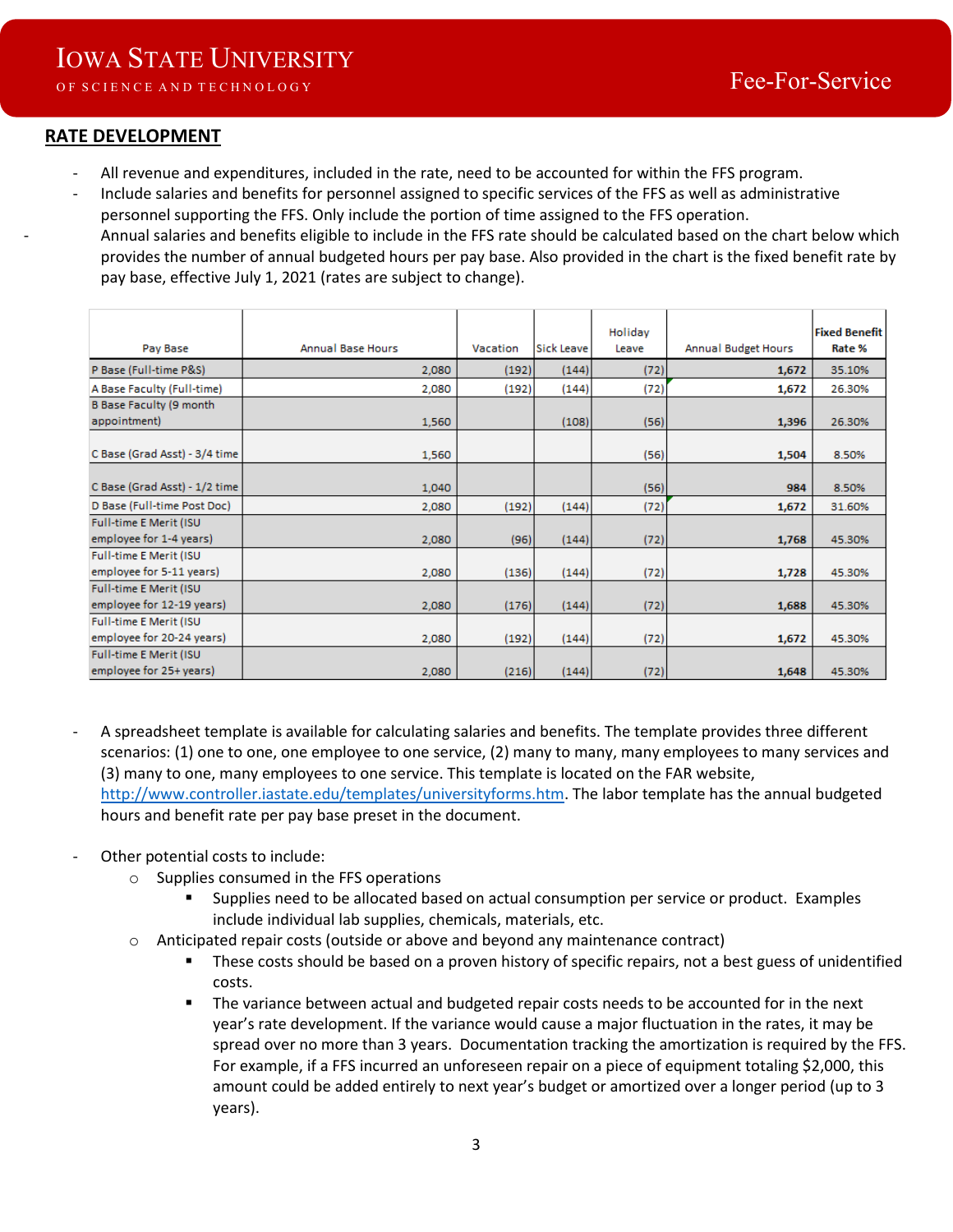### **RATE DEVELOPMENT cont.**

- o Service contracts, such as a maintenance on a piece of equipment or software licensing services
	- These expenses need to be allocated over the life of the service contract. For example, if a FFS has a 2 year service agreement for \$11,500, the service contract costs for each of the 2 years would be \$5,750.
- o Shipping costs to send deliverable to customer
	- If the shipping costs are consistent across customers, they may be included in the per unit cost. For example, if the FFS is selling a book, the shipping cost would be consistent and appropriate to be used in a per unit price.
	- If wide cost variations exist because of volume and/or shipping location, shipping costs may be assessed to individual customers. For example, if a FFS is testing grain, each customer is requesting a different quantity, so the shipping cost would fluctuate depending on the size/quantity of the order and be billed to each order.
- $\circ$  Telephone land lines and long distance calls for directly relatable FFS activities.
- $\circ$  Information Technology computer costs and monthly IT charges that are necessary to the FFS activities
	- Computer software cost for the FFS operations may be included and can be amortized over 3 years, if the software cost is too high to be included in a single year's budget. Computers totaling \$5,000 or more should have an ISU equipment tag and are treated as equipment.
- $\circ$  Administrative costs travel, subscriptions, office supplies, etc. that are directly related to FFS activities
	- Examples include:
		- An employee who is attending a seminar on a topic that benefits the FFS
		- A subscription to keep current on a specialized field of study that benefits the FFS
- o Equipment Depreciation To fully cost FFS rates, the annual depreciation on equipment used to provide goods or services in the operation should be factored into the rate. Equipment is defined as a moveable asset valued at \$5,000 or more with a useful life of one or more years. All equipment meeting this definition is recorded in the University's equipment inventory system which is located in Workday. See also, the Equipment Inventory website, [http://www.controller.iastate.edu/far/inventory%20control.htm.](http://www.controller.iastate.edu/far/inventory%20control.htm) Please contact Amanda Ellingson, aellings[@iastate.edu](mailto:twacha@iastate.edu) or 294-6388, with any questions regarding the equipment inventory system.
	- **Equipment must be purchased on the FFS program for the depreciation to be included in the rate calculation.** Equipment purchases on any other program can be used in a FFS but the depreciation cannot be recovered on the internal rate.
	- The equipment inventory system assigns a useful life to each piece of equipment, based on the asset category, and provides the estimated annual depreciation. This annual depreciation should be used in the FFS rate.
	- In the rare case where a FFS operation determines a useful life is substantially longer or shorter than the University's assigned useful life provided in the equipment inventory system, the FFS may be able to use an alternative useful life in their rate determination only if they receive prior approval from FAR. To obtain approval for an alternative useful life, the FFS must provide justification based on historical experience. Any exceptions to University depreciation schedules must be documented for the life of equipment to ensure excess depreciation is not charged to internal users.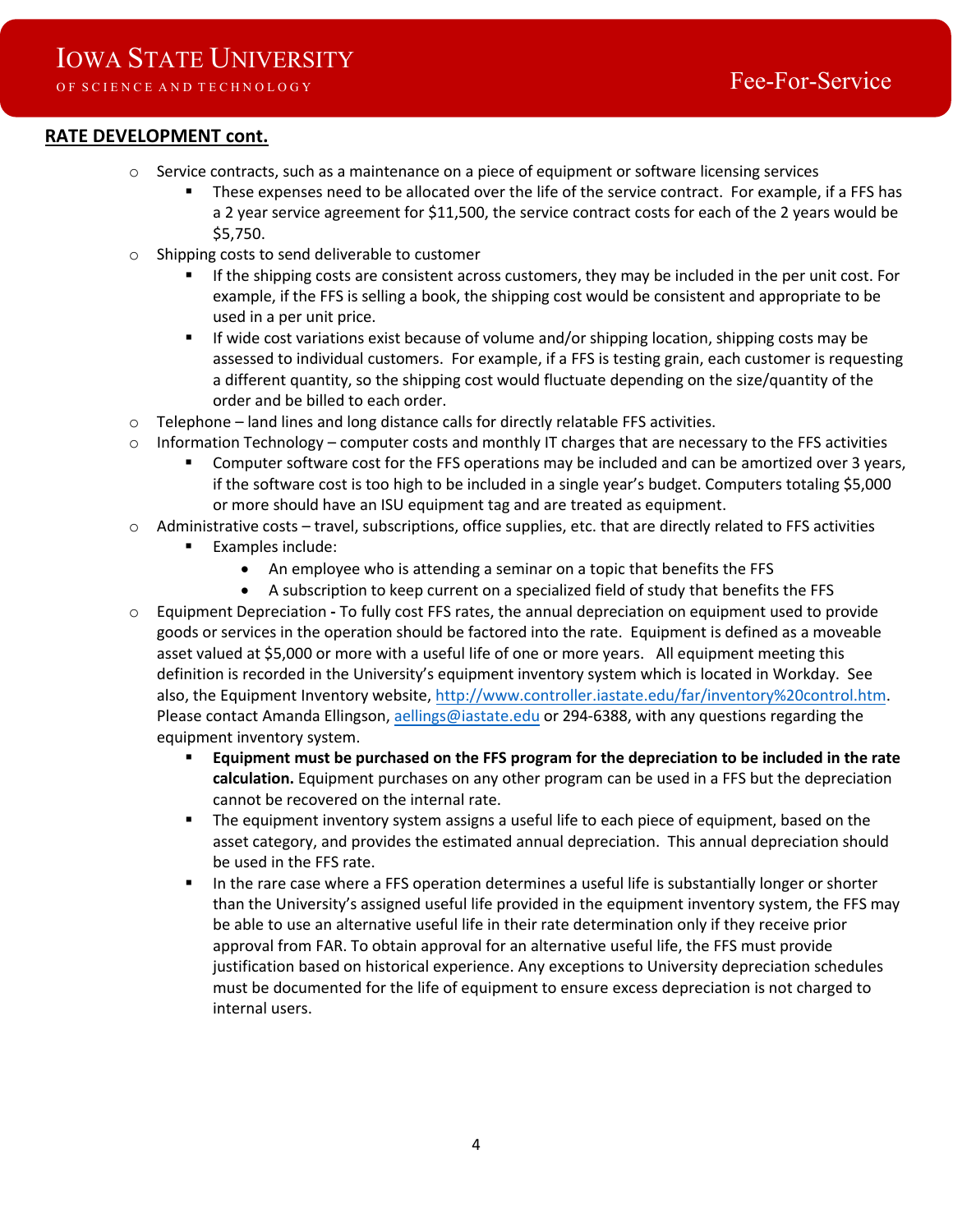### **RATE DEVELOPMENT cont.**

- If equipment is used for more than one service, its cost should be allocated to each service so that the total amount doesn't exceed the equipment's annual depreciation. For example, if equipment is used 60% of the time for service A and 40% of the time for service B, its annual depreciation should be allocated 60% to service A and 40% to service B.
- If the purchase of equipment creates a deficit balance on a FFS program, the depreciation recovery will bring the program to a break-even balance over the useful life of the equipment.
- Fabricated equipment with a combined total cost of \$5,000 or more (even if all individual components are below \$5,000) must be reported to Amanda Ellingson for recording the asset into the equipment inventory system. See University Policy Library – Equipment Acquisition <http://www.policy.iastate.edu/policy/equipment/acquisition>
- $\circ$  Tuition Tuition expense is allowable, but the amount must be proportionate to the graduate student's percentage of their salary expensed on the FFS. Here is a chart for guidance, [http://www.ospa.iastate.edu/proposal/preparation/tuition.](http://www.ospa.iastate.edu/proposal/preparation/tuition) Tuition expense for undergraduates is not allowed.
- $\circ$  Capital Improvements Maintenance or renovation project costs for space in which fee for service units operate may be included in FFS rates if the total cost of the improvement budget is less than \$100,000. Costs should not be included in the rates until the project is completed, and all costs have been incurred. Capital improvements over \$100,000 are capitalized and depreciated as part of the building and the depreciation is included in the F&A calculation. The cost recovery of the improvements will need to be tracked to verify recovery does not exceed the cost expensed. These costs are not expected to be recovered in one year. Below is a table of some examples of capital improvements and their useful lives.

| Capital Improvement            | Depreciable Life in Years |
|--------------------------------|---------------------------|
| <b>Floor Covering</b>          | 12                        |
| <b>Lighting Electrical</b>     | 23                        |
| <b>Building Renovation</b>     | 25                        |
| Construction Interior          | 25                        |
| <b>Piping Plumbing</b>         | 23                        |
| Shelving                       | 15                        |
| <b>Projector Ceiling Mount</b> | 10                        |
| Cabinets                       | 20                        |
| <b>Projection Screen</b>       | 15                        |

Please note this table does not apply to moveable equipment with an equipment tag number.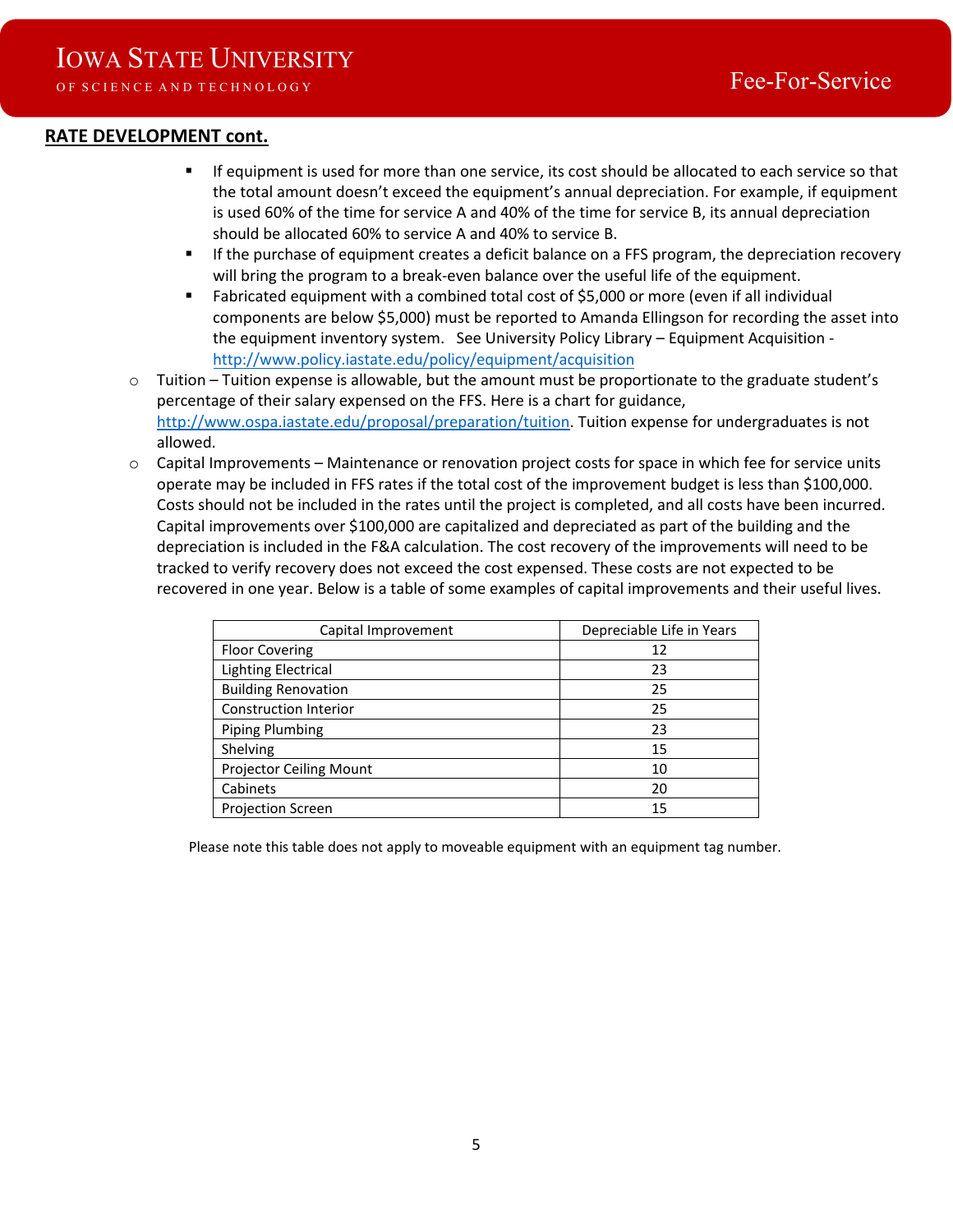### **Internal ONLY - Additional Guidelines for Rate Development**

- $\circ$  All internal customers must be charged the same rates for the same services provided.
- $\circ$  FFS operations are expected to operate on a break-even basis for internal customers. Rates should be based on projected costs (except for equipment depreciation recovery, which must be based on the equipment's original cost).
- $\circ$  Depreciation of equipment purchased with federal funds may not be included in the internal rate.
	- If the equipment has been fully funded by federal funds, the depreciation cannot be included in the internal rate. This is to avoid the potential of charging other federal Worktags for using equipment that has already been purchased with federal funds. If equipment was partially funded with federal funds, only the portion funded by the FFS program may be used in the FFS rate.
- o Subsidy FFS operating costs which are paid by another program.
	- If a FFS receives funds to subsidize a specific cost (i.e. supplies), the projected costs will need to be reduced by the subsidy amount. The subsidy will reduce the internal rate for all internal customers. FFS subsidies are only allowed from unrestricted funds. The subsidy should be accounted for using a journal entry with revenue code, RC10144 Internal Income-Fee For Service Subsidy, on the Income (FFS) side of the transaction and a spend category related to the expense being subsidized on the expense (subsidizing program) side of the transaction.
	- If a department wants to subsidize the cost of an individual transaction, the cost of the service can be split between the buying program and the subsidizing program. This can be done at the time of the billing, as noted above, or the subsidizing department can request their Finance Specialist create a journal entry to move costs to the program paying for the subsidy.

#### **External ONLY - Additional Guidelines for Rate Development**

- o All external customers must be charged a minimum of the internal rate. If your college assesses and collects the 3% administrative fee on external sales, the external rate must also include this cost. If you are unsure of your college's policy, contact your college fiscal officer.
- $\circ$  The external rate for customers may include a profit. It is recommended you charge what the market will bear. This ensures the university is not in competition with the private sector.
- o If an operating surplus (revenue in excess of cost) exists from external sales it is required to transfer the surplus from the FFS program into a FFS Residual (IRT1029) program annually as part of the rate review process. (FFS Residual programs are a fund series for FFS's to set aside the external surplus.) Documentation must be attached to the transfer to show how the amount was determined. These surplus funds do not need to be factored into on-going rate adjustments. Putting the external surplus into a FFS reserve program (IRT1029) allows the funds to be used for various purposes.
	- These IRT1029 funds may be used for any allowable costs, even those that are not directly related to the FFS.
	- **IRT1029 funds must follow the same University guidelines as other discretionary programs. Any** purchases must have an ISU business purpose and comply with Regents and ISU spending policies. Goods or equipment purchased with discretionary funds are the property of the University and are not personal property.
- $\circ$  Depreciation of ISU owned equipment, purchased with federal funds may NOT be included in the external rate.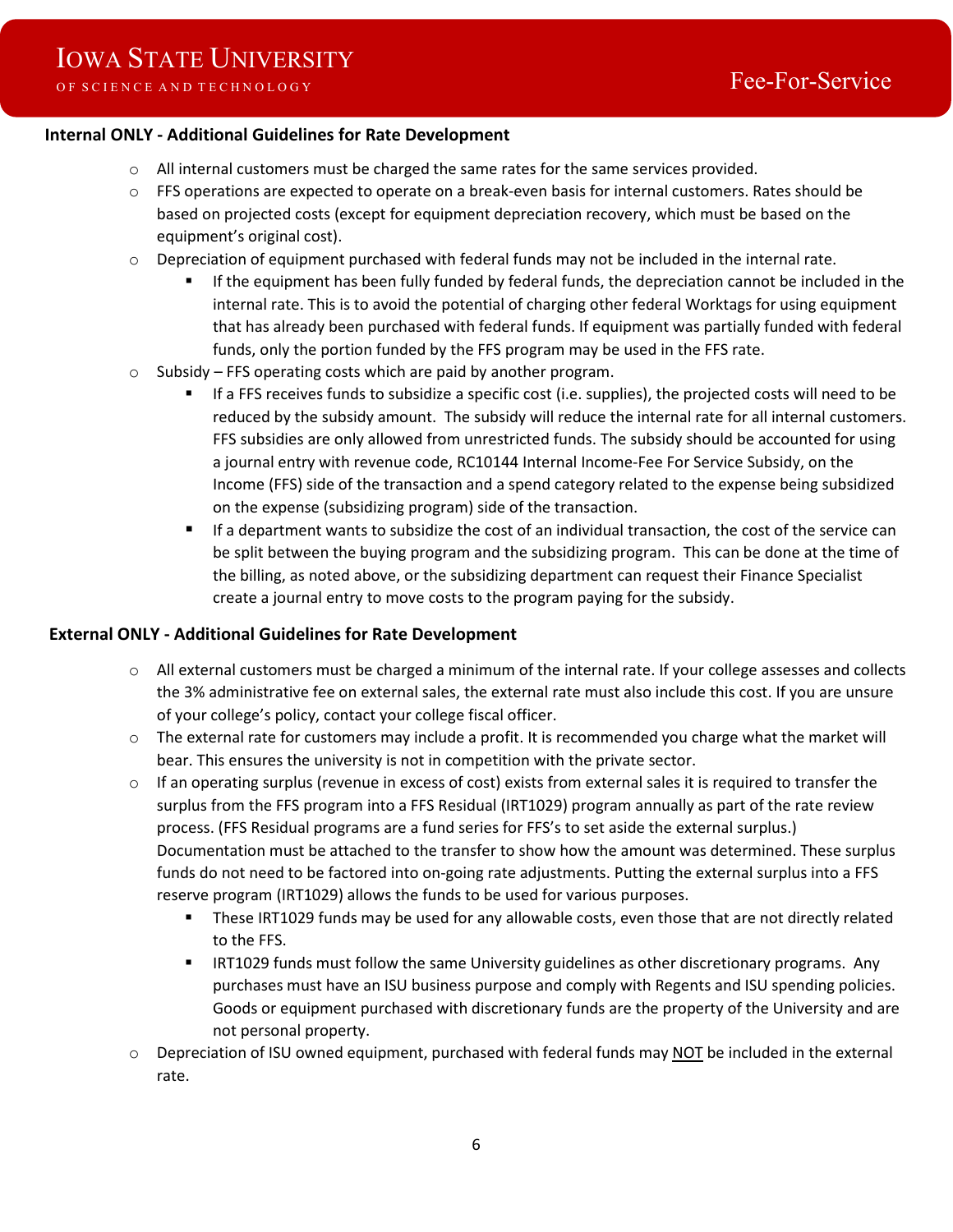### **RATE DEVELOPMENT cont.**

**Below is an example of a simple budget for a FFS offering a single service.** The unit of measure is based on hours. There are 2 employees working on the FFS, Joan at 50% and Aiden at 10%, totaling 1,012.8 annual hours (see the labor table below, rates may change). The current market rate is approximately a 20% markup over the internal rate. Total cost to be recovered to breakeven, \$73,541.29 (\$18,399.00 expenses + \$55,142.29 salaries/benefits).

**Here is an example of a simple budget model for a FFS offering a single service, all items are used equally per use.** The unit of measure for each service is based on hours. There are 2 employees working on the FFS, Joan at 50% and Aiden at 10%, totaling 1,012.8 annual hours (see labor table below). The current market rate is approximately a 20% mark-up over the internal rate. Estimated annual sales is \$55,000.

| <b>Estimated Expenses</b>                                                                | Cost/Internal Rate | <b>External Rate</b>   |
|------------------------------------------------------------------------------------------|--------------------|------------------------|
| <b>Supplies</b>                                                                          | 6,789.00           |                        |
| Maintenance Contract on Equipment #123457 \$2,700 for a 2 year contract                  | 1,350.00           |                        |
| Shipping                                                                                 | 2,198.00           |                        |
| Depreciation (annual) - Equipment tag #123456                                            | 4,250.00           |                        |
| Depreciation (annual) - Equipment tag #123457                                            | 1,706.00           |                        |
| Depreciation (annual) - Equipment tag #123458                                            | 2,106.00           |                        |
|                                                                                          |                    | Cost is covered by the |
| University 3% administrative fee for external customers                                  |                    | 20% markup             |
| Total expense (excludes labor and benefits)                                              | 18,399.00          |                        |
| Price per hour of service                                                                | \$<br>18.17        |                        |
| Labor - Per hour (see table below for calculation)<br>Labor includes administrative time | \$<br>54.45        |                        |
| Service rate per hour                                                                    | 72.62              | 87.14                  |
|                                                                                          |                    |                        |

| rates provide the same service but it makes no difference which employee provides the service.<br>*All items in the gray colored cells will need to be populated. (Employee Name, Pay Base, Salary, Benefit Rate, and % of time/service.)<br>Pay Base (Select from Dropdown)<br><b>Time</b><br>*Click on the cell, in the upper right<br>Benefit<br><b>Total Salary</b><br>committed<br>Non FFS<br>hand corner the dropdown arrow will<br><b>Employee Name</b><br>Salary<br>& Benefit<br>Rate %<br>to FFS<br>Work<br>appear.<br>P Base (Full-time P&S)<br>Joan Clark<br>% of time/service<br>50%<br>50%<br>836<br><b>Budgeted Hours/Service</b><br>836<br>48,756<br>34.50%<br>Salary & Benefit Rate<br>72,500<br>97,513<br>48,756<br>58.32<br>Per Hour Rate<br><b>Aiden Matthews</b><br>Full-time E Merit (ISU employee<br>% of time/service<br>10%<br>90%<br>177<br>for 1-4 years)<br><b>Budgeted Hours/Service</b><br>1,591<br>45.80%<br>Salary & Benefit Rate<br>6,386<br>43.800<br>63.860<br>Per Hour Rate<br>36.12 |                                                                                                                                   |  |  |  |  |                                     |          |  |               |  |
|-------------------------------------------------------------------------------------------------------------------------------------------------------------------------------------------------------------------------------------------------------------------------------------------------------------------------------------------------------------------------------------------------------------------------------------------------------------------------------------------------------------------------------------------------------------------------------------------------------------------------------------------------------------------------------------------------------------------------------------------------------------------------------------------------------------------------------------------------------------------------------------------------------------------------------------------------------------------------------------------------------------------------|-----------------------------------------------------------------------------------------------------------------------------------|--|--|--|--|-------------------------------------|----------|--|---------------|--|
|                                                                                                                                                                                                                                                                                                                                                                                                                                                                                                                                                                                                                                                                                                                                                                                                                                                                                                                                                                                                                         | Example of Pooled Average Labor Model: Calculates an average labor rate and is applicable when multiple people with varying labor |  |  |  |  |                                     |          |  |               |  |
|                                                                                                                                                                                                                                                                                                                                                                                                                                                                                                                                                                                                                                                                                                                                                                                                                                                                                                                                                                                                                         |                                                                                                                                   |  |  |  |  |                                     |          |  |               |  |
|                                                                                                                                                                                                                                                                                                                                                                                                                                                                                                                                                                                                                                                                                                                                                                                                                                                                                                                                                                                                                         |                                                                                                                                   |  |  |  |  |                                     |          |  |               |  |
|                                                                                                                                                                                                                                                                                                                                                                                                                                                                                                                                                                                                                                                                                                                                                                                                                                                                                                                                                                                                                         |                                                                                                                                   |  |  |  |  |                                     |          |  | <b>Total</b>  |  |
|                                                                                                                                                                                                                                                                                                                                                                                                                                                                                                                                                                                                                                                                                                                                                                                                                                                                                                                                                                                                                         |                                                                                                                                   |  |  |  |  |                                     |          |  | 100%          |  |
|                                                                                                                                                                                                                                                                                                                                                                                                                                                                                                                                                                                                                                                                                                                                                                                                                                                                                                                                                                                                                         |                                                                                                                                   |  |  |  |  |                                     |          |  | 1,672         |  |
|                                                                                                                                                                                                                                                                                                                                                                                                                                                                                                                                                                                                                                                                                                                                                                                                                                                                                                                                                                                                                         |                                                                                                                                   |  |  |  |  |                                     |          |  | 97,513<br>\$. |  |
|                                                                                                                                                                                                                                                                                                                                                                                                                                                                                                                                                                                                                                                                                                                                                                                                                                                                                                                                                                                                                         |                                                                                                                                   |  |  |  |  |                                     |          |  |               |  |
|                                                                                                                                                                                                                                                                                                                                                                                                                                                                                                                                                                                                                                                                                                                                                                                                                                                                                                                                                                                                                         |                                                                                                                                   |  |  |  |  |                                     |          |  | 100%          |  |
|                                                                                                                                                                                                                                                                                                                                                                                                                                                                                                                                                                                                                                                                                                                                                                                                                                                                                                                                                                                                                         |                                                                                                                                   |  |  |  |  |                                     |          |  | 1,768         |  |
|                                                                                                                                                                                                                                                                                                                                                                                                                                                                                                                                                                                                                                                                                                                                                                                                                                                                                                                                                                                                                         |                                                                                                                                   |  |  |  |  |                                     |          |  | 6,386<br>s.   |  |
|                                                                                                                                                                                                                                                                                                                                                                                                                                                                                                                                                                                                                                                                                                                                                                                                                                                                                                                                                                                                                         |                                                                                                                                   |  |  |  |  |                                     |          |  |               |  |
|                                                                                                                                                                                                                                                                                                                                                                                                                                                                                                                                                                                                                                                                                                                                                                                                                                                                                                                                                                                                                         |                                                                                                                                   |  |  |  |  | <b>Total Budgeted Hours/Service</b> | 1,012.80 |  |               |  |
| <b>Total Faculty Salary &amp;</b><br>\$116,300.00<br>\$161,372.90<br>Benefits/Service<br>\$55,142.29                                                                                                                                                                                                                                                                                                                                                                                                                                                                                                                                                                                                                                                                                                                                                                                                                                                                                                                    |                                                                                                                                   |  |  |  |  |                                     |          |  |               |  |
| Per hour rate<br>\$54.45                                                                                                                                                                                                                                                                                                                                                                                                                                                                                                                                                                                                                                                                                                                                                                                                                                                                                                                                                                                                |                                                                                                                                   |  |  |  |  |                                     |          |  |               |  |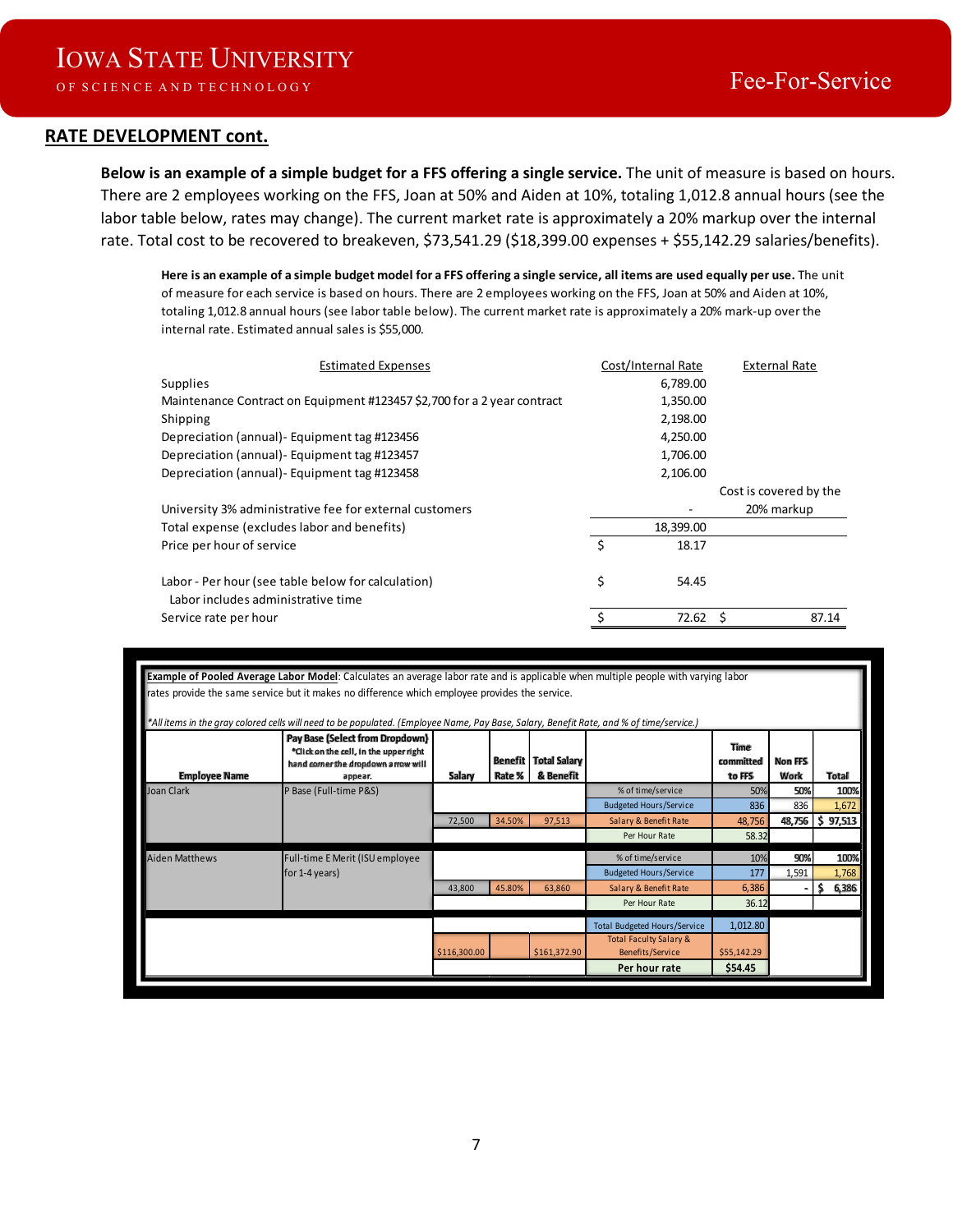# IOWA STATE UNIVERSITY

# **EQUIPMENT**

- Equipment may be used in a FFS operation and included in the rate, but there are some exceptions as outlined below.
	- o FFS funded
		- Equipment purchased directly by the FFS may be used and included in the rate. If the equipment cost was split with another program(s), only the portion paid by the FFS is allowable in the rate.
	- o Federally funded
		- The flow chart on the next page illustrates whether federally purchased equipment (in whole or in part) may be used and included in the external rates.
		- **Figure 2** Federally purchased equipment is either titled to the university or the federal agency. Equipment with any other owner is not university owned and may not be used in a FFS nor transferred, disposed of, or removed from campus.
		- University titled, federally purchased equipment (in whole or in part) is useable in the FFS operation if the original sponsored project need is being met. Most federal agencies require that equipment be retained for continued use on the project throughout the life of the award. Some sponsors reserve the right to transfer title to a third party after the end of an award period.
	- o Other funded
		- **Equipment purchases funded by a Program other than FFS or federally funded may be used in the** FFS but may not be included in the internal rate.
- Provide all equipment inventory tag numbers for equipment which will be used in the FFS operation when filling out the request for a new program.
- If two or more FFS programs want to purchase a piece of equipment and use the equipment in each of their FFS operations, the depreciation must be prorated accordingly. All programs need to be written into the PO or a portion of the equipment expense must be moved (via a journal) to the other program(s) using the equipment. Each FFS will need to keep detailed documentation showing what they are charging for depreciation, keeping in mind that all programs combined cannot recover more than the allowable annual depreciation.
- Any equipment funding adjustments need to be done using a journal within 90 days of the in-service date of the equipment.
- One time exceptions will be allowed as follows: If the FFS operation has already included equipment depreciation in its rates for equipment that was not purchased on the FFS program; and if the equipment was purchased on or after July 1, 2015, the equipment can be moved using a journal to the FFS program. For proper handling of this move, please contact FAR.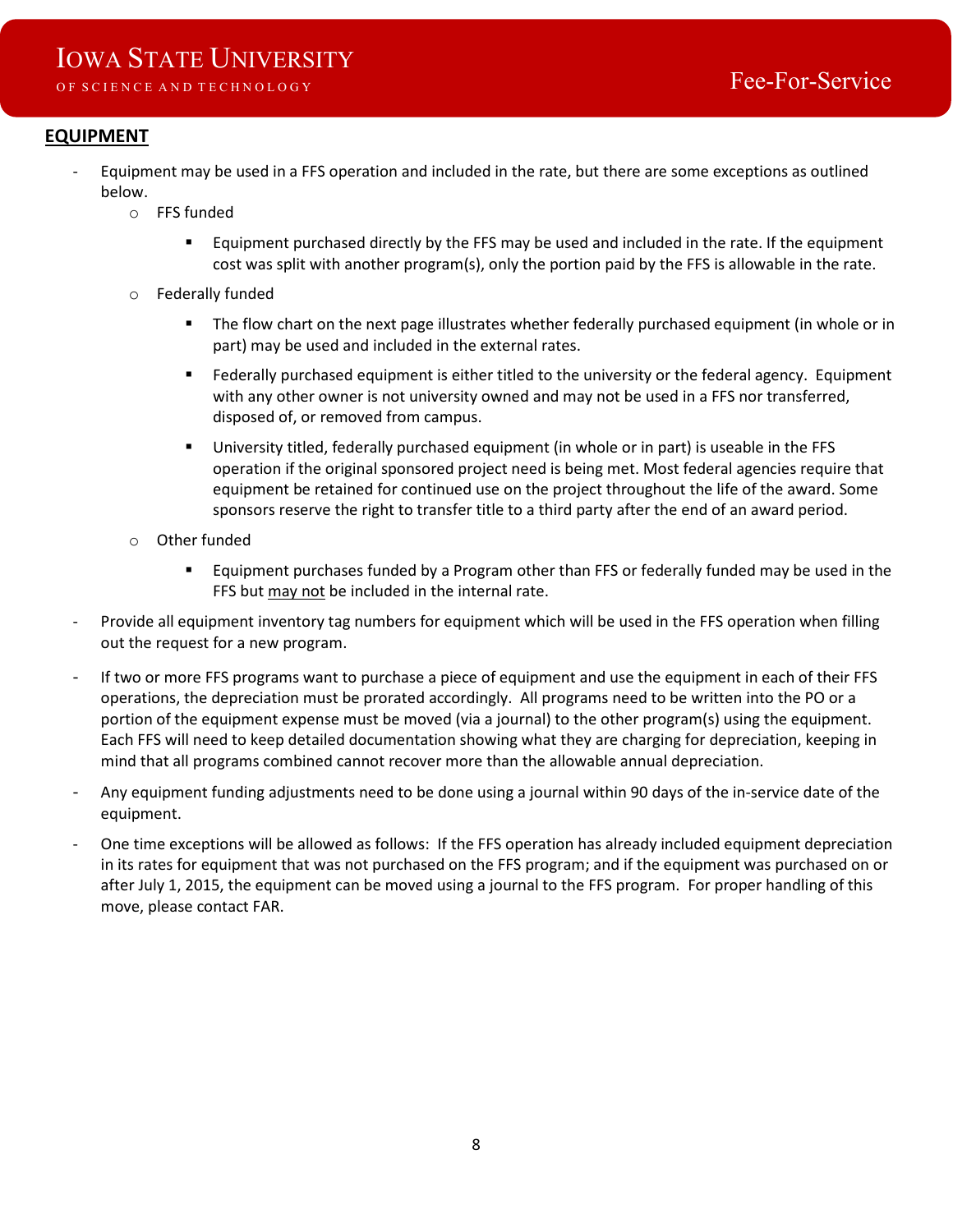# Is the use of federal equipment allowed? If so, can it be included in a FFS rate?

(Please contact Amanda Ellingson, aellings[@iastate.edu](mailto:twacha@iastate.edu) or 294-6388, with any questions regarding the equipment inventory system)



Equipment can be used, however, first priority on usage goes to the federal award that sponsored the equipment and other federal awards that would benefit from the equipment. Depreciation cannot be included.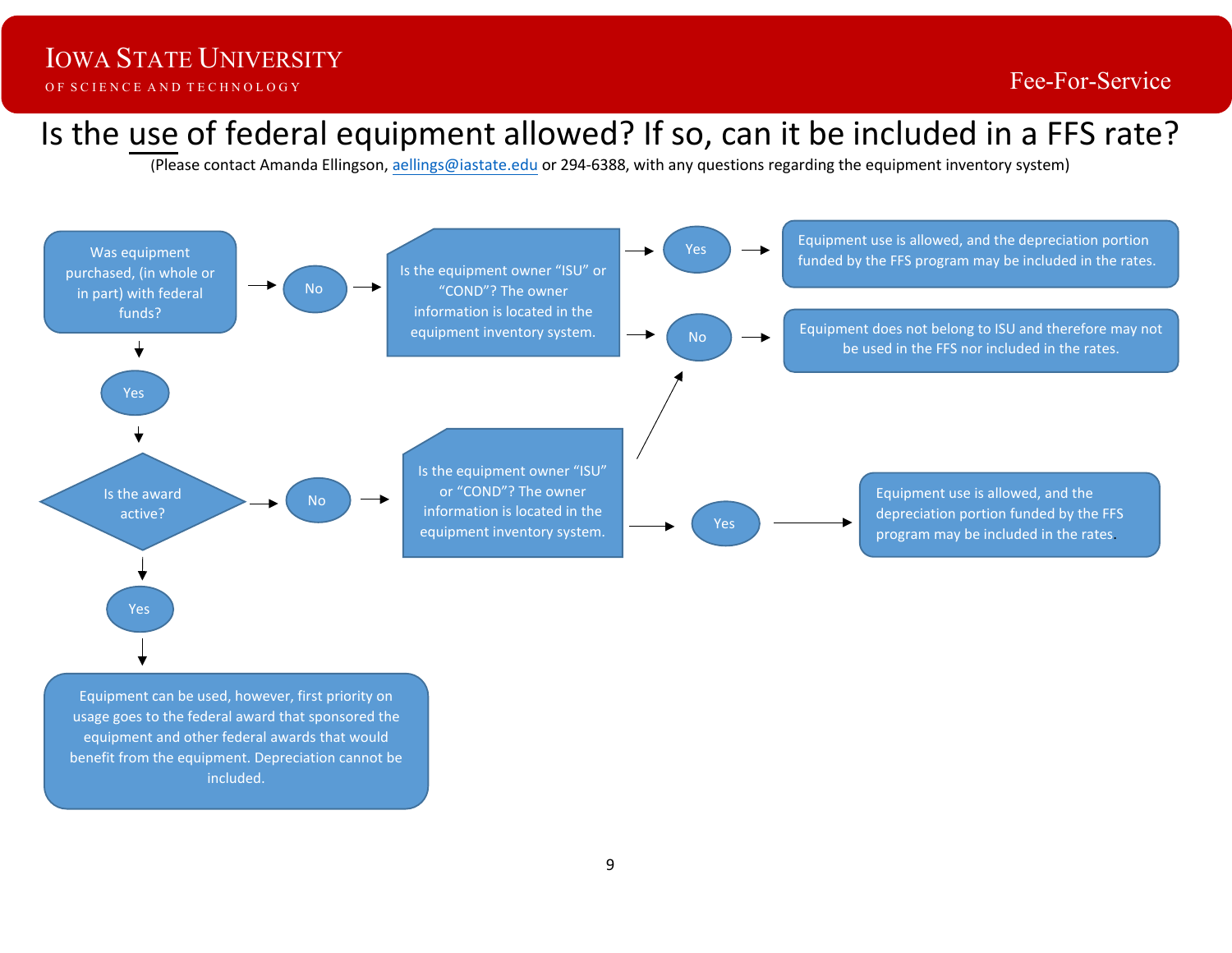# IOWA STATE UNIVERSITY

# **BILLING**

- Billing internal and external customers PRIOR to delivery of goods or services is generally not allowed. For preapproval of an exception, contact FAR.
- If 2 or more FFS programs are providing goods or services to a single external customer and would like to send one invoice for the combined billing, please contact FAR.
- If more than one service exists on the program, keep track of the revenue and expenses per service for review purposes at the end of the year and for verification that internal rates are at cost and external rates are at the internal rate or higher.
	- o Using department detail Worktags could assist with tracking revenue and expenses for different services offered.
- Billing invoices must include but are not limited to:
	- o Date
	- o Sold To
	- o Requestor Name
	- o Business Purpose
	- o Spend Category
	- o Quantity
	- o Price Per item
	- o Order Number- something for the department to be able to reference

### **Internal ONLY – Additional Guidelines for Billing**

- Internal billing (IB) must be done NO LESS than once a month. Weekly billings are strongly encouraged.
- Billings for internal sales should be done through your Finance Specialist with an integration journal.
- Internal Billing:
	- o The ability to initiate IB's requires authorization and an Internal Service Provider (ISP) worktag.
		- ISP worktag is 1:1 with a program and is requested within Workday: Create Request > Request Type: Internal Service Provider (ISP) – New.
	- o Attachments should have enough billing detail to fulfill university documentation needs for buyers and for audit purposes.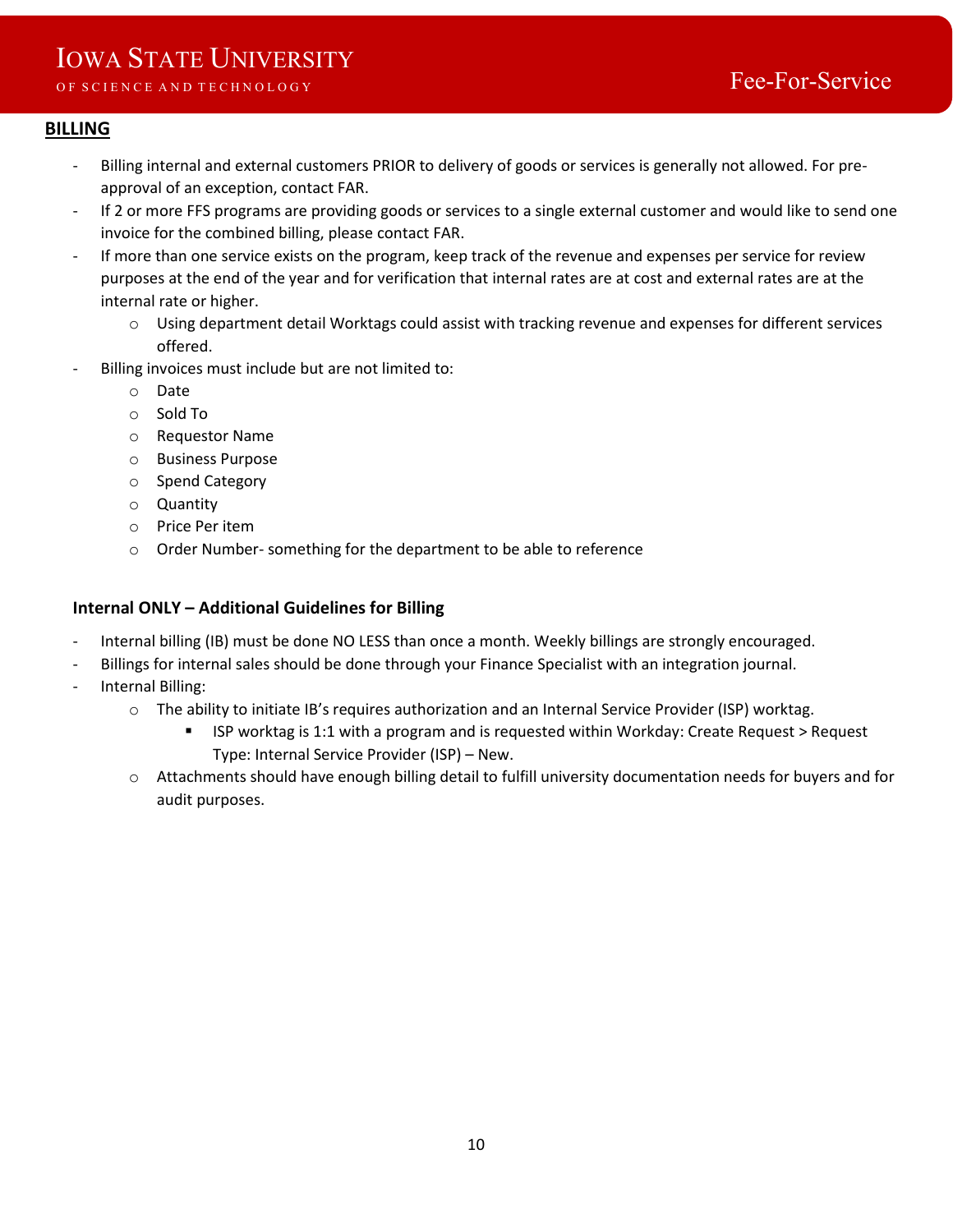#### **Internal ONLY – Additional Guidelines for Billing cont.**

- Use the following matrix to determine the appropriate method for correcting a journal error:

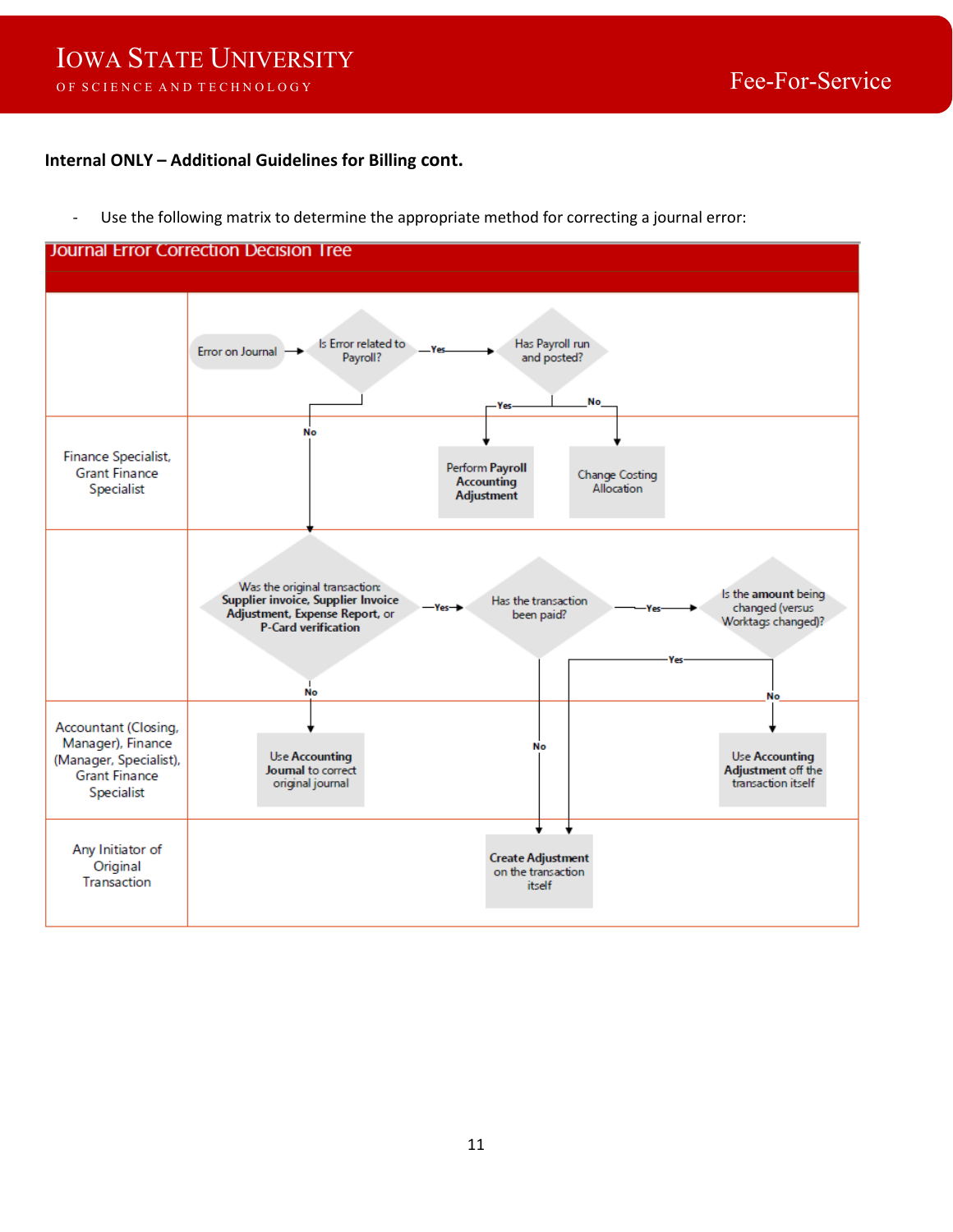### **Internal ONLY – Additional Guidelines for Billing cont.**

- o If a department would like to partially fund the cost of a buying program, the FFS can bill the buying program and the supporting program. For example, XYZ department would like to subsidize 25% of their department's purchases from a specific FFS operation. The FFS would bill the buying program and XYZ's subsidizing program, allowing the FFS to recover the full cost of the service expense.
	- If the FFS does not have the ability to split a transaction, the buying department can have their Finance Specialist create a journal entry for the subsidized portion from the buying program after the charges have been incurred.

### **External ONLY – Additional Guidelines for Billing**

- External billing must be done NO LESS than quarterly. Monthly billings are strongly encouraged.
- External billings must use the University's Central Billing System. Training is required to enter invoice information into the UR system in ADIN. Please note that Accounts Receivable sends statements, not invoices, to customers and their statements provide limited (30 characters) billing details.
- All receivables from external sales must be processed AND received through the ISU Receivables Office, except when payment is collected at the point of sale. ISU Account Receivables website is <https://www.ubill.iastate.edu/isu-departments/ar-billing-service>

### **ANNUAL RATE REVIEW**

Each FFS must review its rates on an annual basis.

### **Internal ONLY – Additional Guidelines for Annual Rate Review**

- Any deficit or surplus generated at year-end needs to be included in the next year's rate calculation.
- Below is an example of adjusting the next year's internal rate budget:

| Year 1 Budget                 |           | Year 1 Actual    |           | Year 2 Budget                           |           |
|-------------------------------|-----------|------------------|-----------|-----------------------------------------|-----------|
|                               |           |                  |           |                                         |           |
| Expenses:                     |           | Revenue:         |           | Expenses:                               |           |
| Salary                        | 12,000.00 | 170 test         | 16,433.33 | Salary                                  | 14,500.00 |
| <b>Supplies</b>               | 500.00    |                  |           | Supplies                                | 675.00    |
| Depreciation                  | 2,000.00  | Expense          | 15,200.00 | Depreciation                            | 2,000.00  |
| Projected Expense             | 14,500.00 | Internal Surplus | 1,233.33  | Projected Expense                       | 17,175.00 |
|                               |           |                  |           | Subtract Prior Year<br>Internal Surplus | 1,233.33  |
|                               |           |                  |           | New Projected Expense                   | 15,941.67 |
|                               |           |                  |           |                                         |           |
| Estimated use is 150<br>tests |           |                  |           | Estimated use is 180 tests              |           |
| Price per test                | 96.67     |                  |           | Price per test                          | 88.56     |